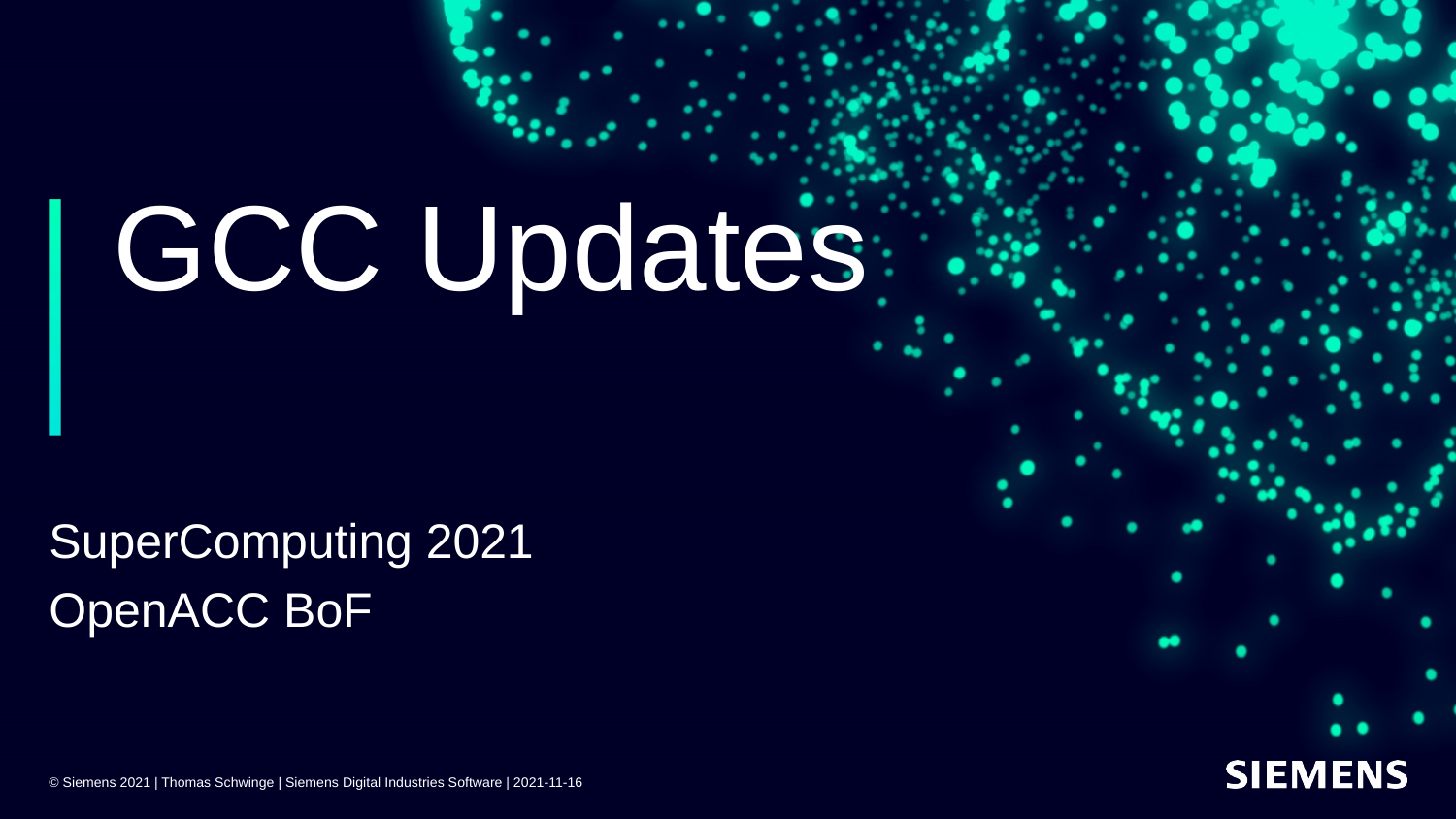## **GCC/OpenACC** GCC Branches (public)

- GCC 11: current stable release series
	- OpenACC 2.6 support
	- Code offloading to AMD (GCN) and Nvidia (nvptx) GPUs
- og 11 development branch
	- GCC 11 release branch plus new features:
		- Backlog inherited from og10 branch, etc.
		- **Current work**
	- Provides early access to certain GCC 12+ features, on stable GCC 11 baseline
- GCC 12: next major release due spring 2022
	- In stabilization phase, as of yesterday



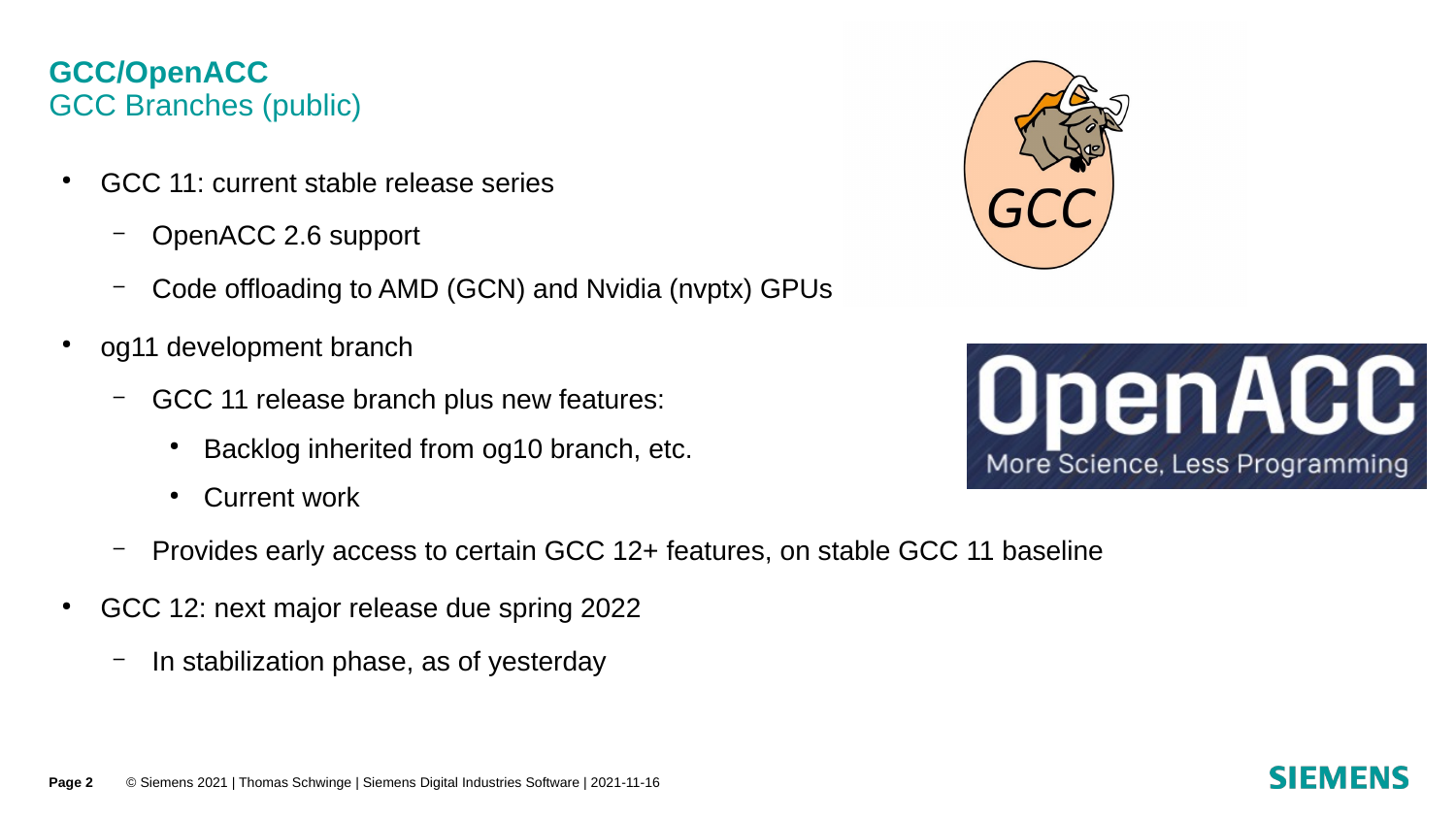### **GCC/OpenACC** Last Year: Development Focus

- OpenACC 'kernels' work
	- Compiler "magic":
		- Array access delinearization
		- **Scalar data privatization**





- Analyze 'loop' constructs with 'auto' clause, decide 'seq' vs. 'independent'
- See talk at LPC¹, GNU Tools Track: *OpenACC "kernels" improvements* (Frederik Harwath)
	- <[https://linuxplumbersconf.org/event/11/contributions/998/>](https://linuxplumbersconf.org/event/11/contributions/998/)
	- <[https://youtu.be/zUw0ZVXCwoM?t=12304s>](https://youtu.be/zUw0ZVXCwoM?t=12304s)
- Developed on private branch; now integrating into public og11 branch, later GCC mainline
- Revision and upstreaming of existing development branch work into GCC mainline
- <sup>1</sup> Linux Plumbers Conference 2021, <[https://linuxplumbersconf.org/>](https://linuxplumbersconf.org/), virtual, week of 2021-09-20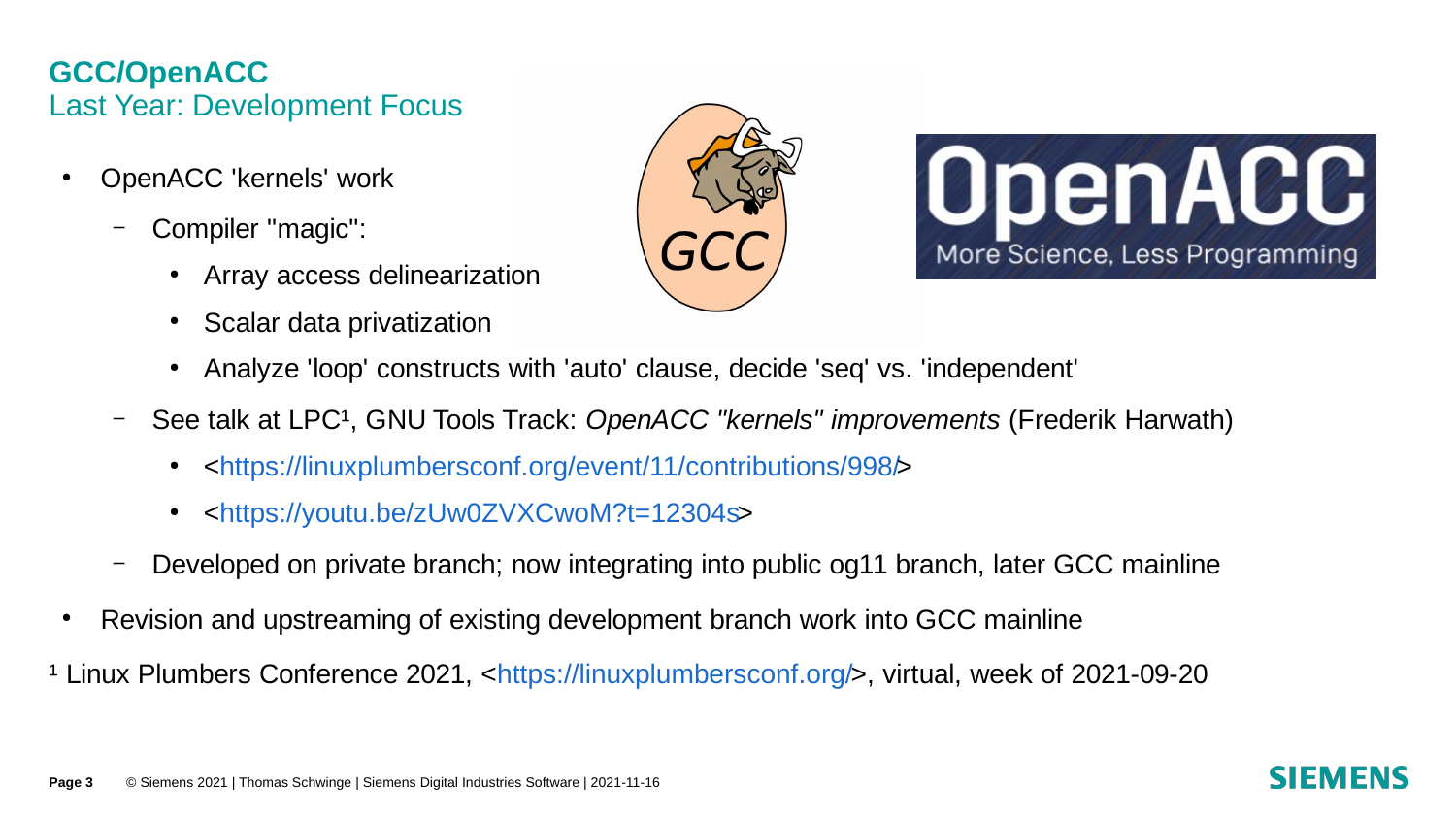#### **GCC/OpenACC** Last Year: Revision/Upstreaming

Integrated into GCC mainline (for GCC 12):

- Decompose OpenACC 'kernels' constructs into parts, a sequence of compute constructs
- OpenACC worker parallelism for AMD GPUs
	- Execution state changes (neutering/broadcasting) as a GCC middle end transformation
	- Different approach from nvptx where it all happens in the back end
- Interactive debugging (GDB; ROCGDB) for GCN offloading
	- See demo at LPC<sup>1</sup>, GNU Tools Track: *Debugging offloaded kernels on AMD GPUs* (Andrew Stubbs)
		- <[https://linuxplumbersconf.org/event/11/contributions/997/>](https://linuxplumbersconf.org/event/11/contributions/997/)
		- <<https://youtu.be/q5itHU2T5xU?t=4396s>>



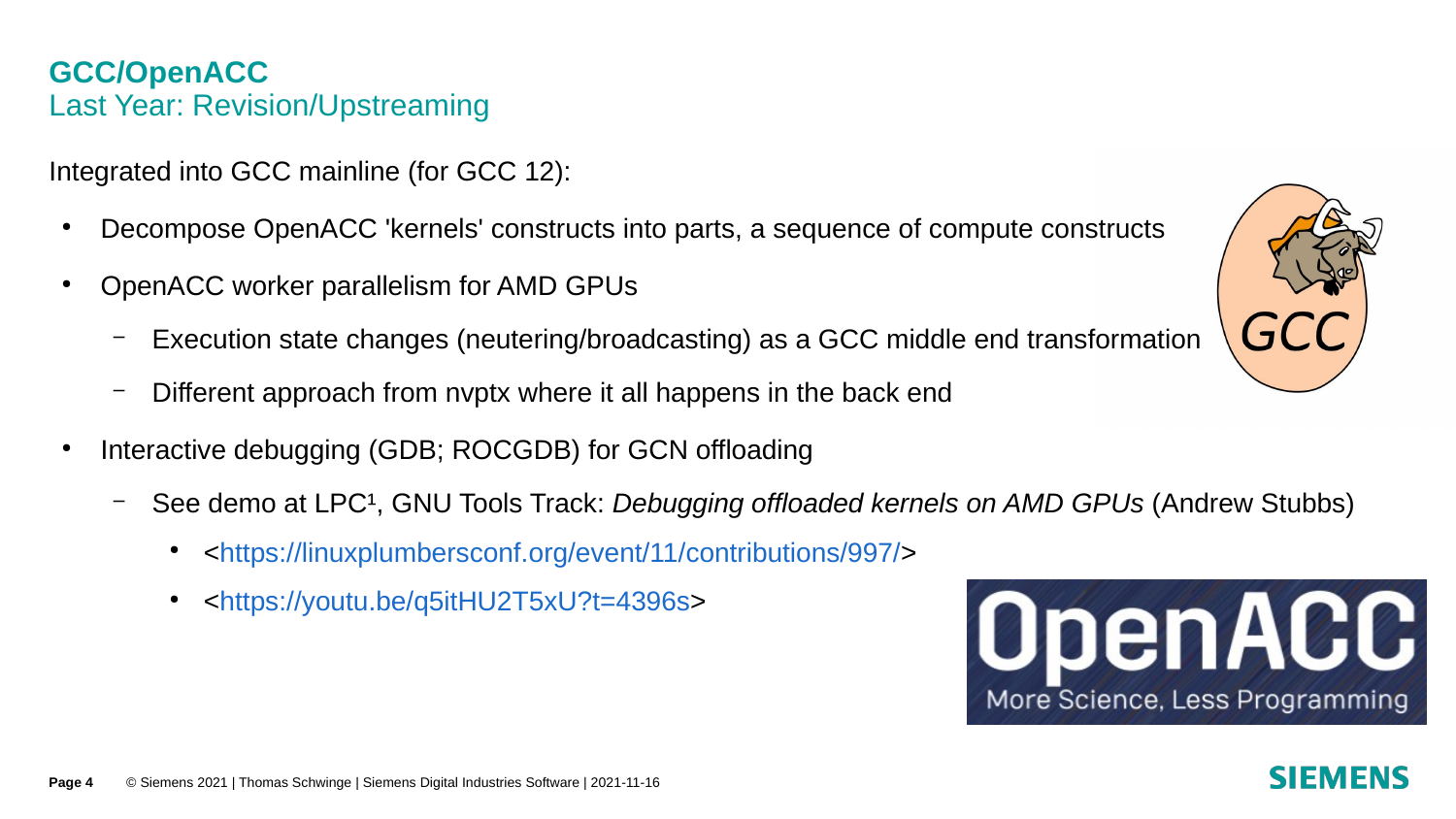### **GCC/OpenACC** Last Year: Revision/Upstreaming, continued

Integrated into GCC mainline (for GCC 12), continued:

- Bug fixing (such as OpenACC specification adherence), for example:
	- Data privatization/sharing at the OpenACC gang level: use GCN LDS, nvptx '.shared' memory
	- OpenACC/Fortran: strided array sections and components of derived-type arrays
	- OpenACC 'async' correctness
	- Keep up with occasional breaking changes of LLVM/HSA (GCN), PTX/CUDA (nvptx)
	- The usual miscellanea
- Code generation optimizations: middle end as well as GCN, nyptx back ends
- Diagnostics: '-Wopenacc-parallelism' to diagnose potentially suboptimal choices of OpenACC parallelism



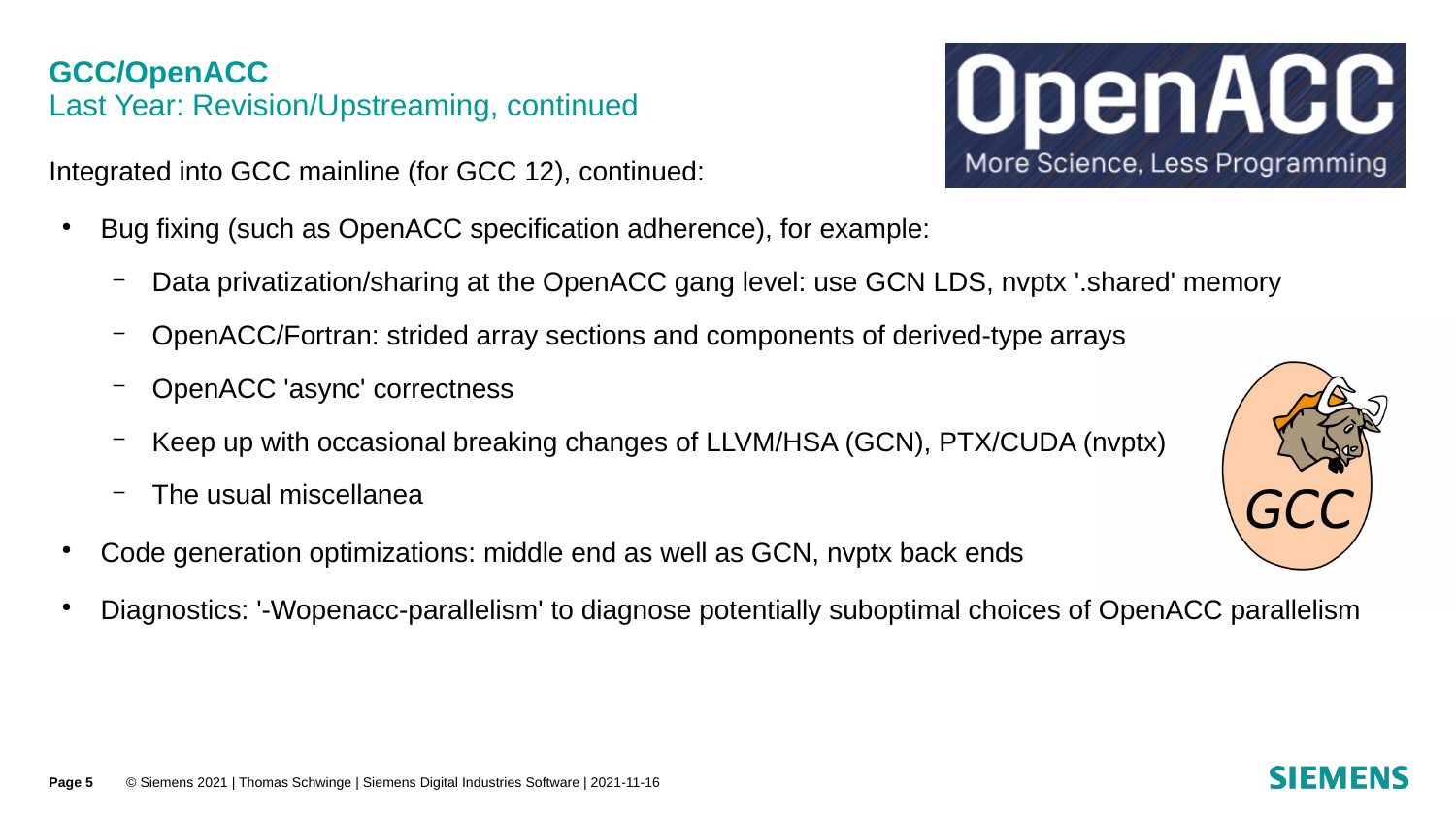#### **GCC/OpenACC** Next Steps

- More revision/upstreaming of existing development branch work into GCC mainline
- Implement OpenACC 2.7 features (not yet scheduled)
	- Maybe YOU would like to hire us for OpenACC 3.0, 3.1, 3.2?
- $\bullet$  Other items as prioritized by customers existing and NEW
	- Bug fixing, performance enhancements, OpenACC features, interoperability, new offload devices, etc.
- ... and: continue working with OpenACC Technical Committee





**Thanks!**

Contact: [<thomas\\_schwinge@mentor.com](mailto:thomas_schwinge@mentor.com)>